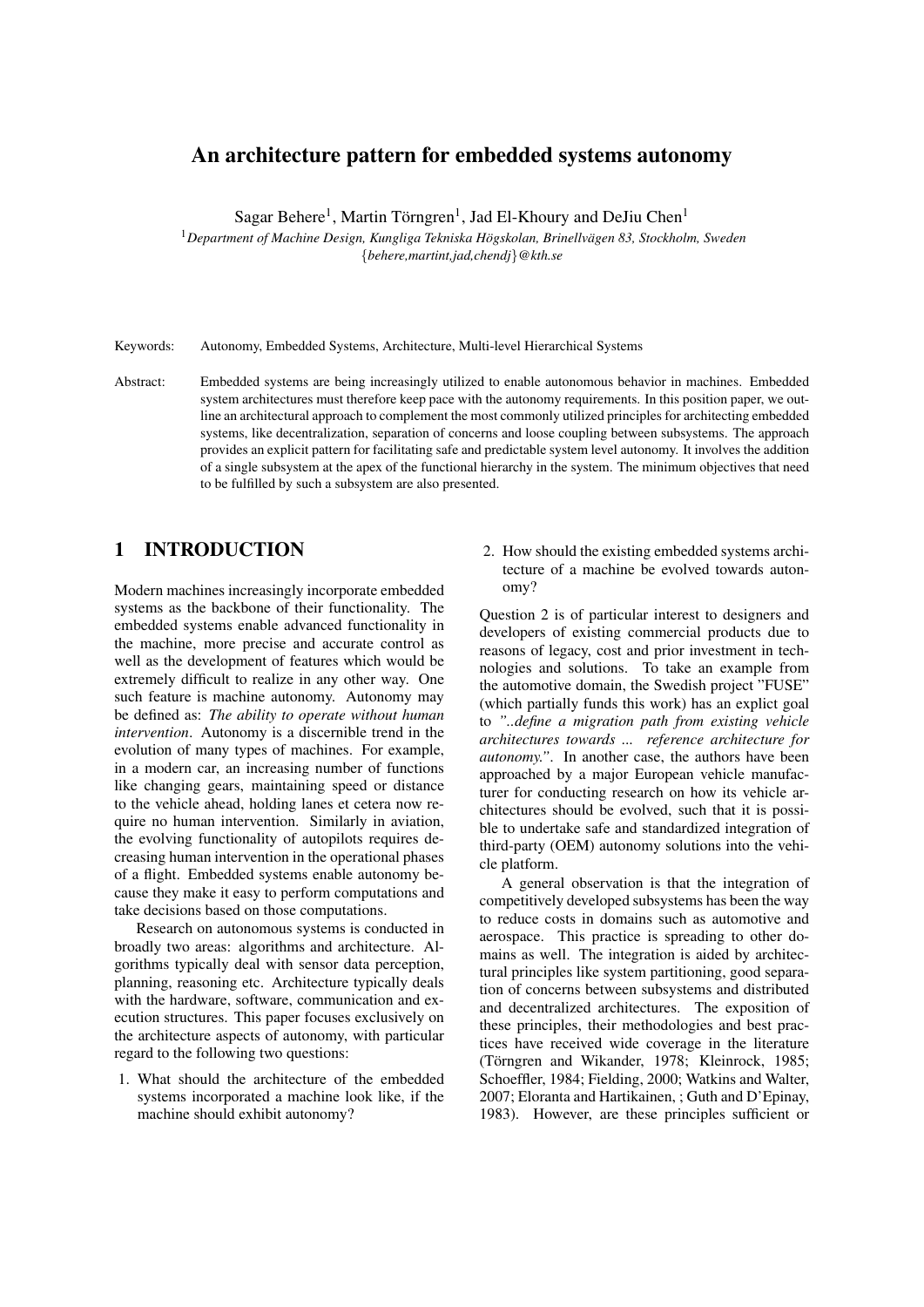even adequate to meet the trend of increasing system level autonomy? In this paper, we argue (in section 2) that the typical decentralized, distributed embedded system architecture is insufficient for the development of predictable and safe system level autonomy. We then present a practical approach to complement the existing distributed system design such that the resulting architecture facilitates system autonomy. Specifically, the existing architecture of the machine is treated as a multi-level hierarchical system which is complemented by the introduction of a single, top level subsystem at the apex of the hierarchy. The complementing subsystem needs to fulfill some minimal objectives, which are also described (section 3). We then present a brief discussion of the approach along with preliminary evidence of its applicability (section 4) and our conclusion (section 5).

# 2 APPROACH

### 2.1 Research Context

In this research, we constrain ourselves to those machines that reach towards autonomy by means of the embedded system incorporated within them. This means that we look at the embedded system as the sole enabler of machine autonomy. For the purposes of this text, the term 'embedded system' refers to the sum total of all the electronic computing hardware, software and communications incorporated into the machine. The embedded system is assumed to be divided into communicating subsystems. The division may be physical, in the sense of multiple physical computing units or logical in the sense of sofware components. The different functions performed by the embedded system as a whole may be arranged in a hierarchy, or as a sequence, or functions may be composed out of multiple sub-functions. Related functions are usually grouped within the same subsystem. In practice, these constraints describe a very wide range of embedded system designs. For example, in the automotive domain, the embedded system of a vehicle consists of multiple Electronic Control Units (ECUs) all of which are attached to a common communication bus (see Figure 1), via which they may interact with each other. Vehicle features like 'Traction Control' and 'Cruise Control' may be logically arranged in a hierarchy as shown in Figure 2.

Such embedded systems are often completely 'distributed'. The system is partitioned into subsystems in a manner which minimizes communication between the subsystems. Also, a subsystem does not always need to be aware of the role and functioning



Figure 1: Typical layout of ECUs on a vehicle bus network

of other subsystems, even though it may be exchanging signals and information with them. Such a design paradigm is termed 'separation of concerns' in the literature and is one of the established methods of managing complexity(Kopetz, 2008). The subsystems in such a design may also be 'loosely coupled'. A loosely coupled subsystem can send data without knowing who the receivers are and it may receive data without knowing who the sender of that data is. System partitioning and loose coupling not only simplify the design and implementation of the system, they also reduce the cognitive effort needed to comprehend and reason about the system behavior(Kopetz, 2008) while making it easier to implement desirable characteristics like fault isolation and (where required,) subsystem redundacy. However, we argue (in the forthcoming section 2.2) that it can be rather difficult on even outright impossible to impose predictable and safe system level autonomy on an embedded system which is comprised solely of a distributed, loosely coupled aggregate of subsystems. Assuming for the moment that this argument is valid, how then can the proven advantages of a loosely coupled, distributed system be retained, while simultaneously enabling intelligent system level autonomy? We propose that system level autonomy may be conveniently achieved by the introduction of a single subsystem at the very top of the functional hierarchy.



Figure 2: Hierarchy of traction and cruise control features in a vehicle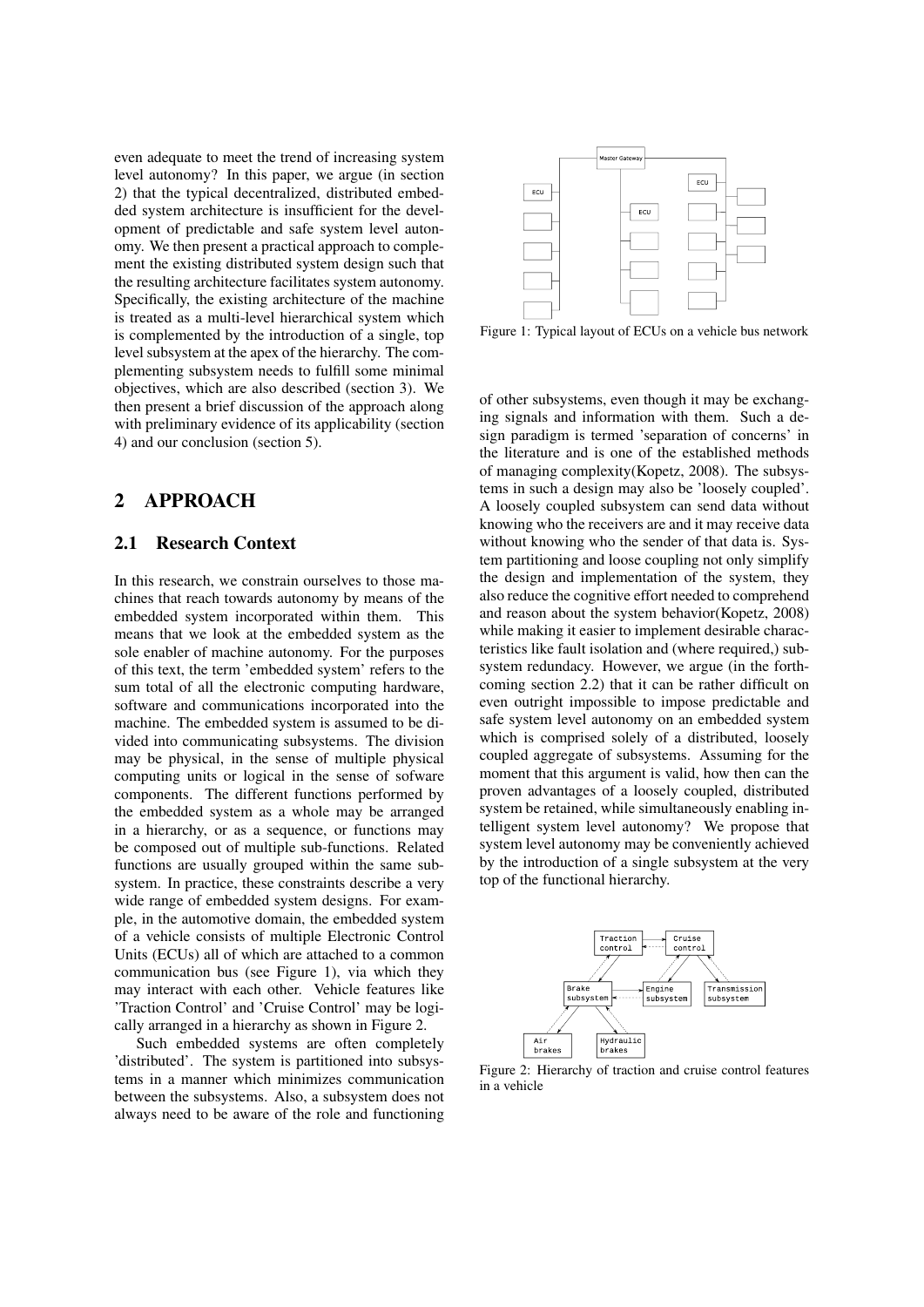# 2.2 Autonomy by means of a supremal subsystem

We claim that to construct an embedded system which demonstrates deliberate(i.e. not accidental), predictable and intelligent system level autonomy, there needs to be an entity within the system that is characterized by at least the following three abilities

- 1. The ability to gather relevant information from within the system
- 2. The ability to reason about the gathered information in relation to the overall goal(s) of the system. This presupposes a knowledge of the overall purpose the system is constructed for
- 3. The ability to examine (or at least, query) the capabilites of individual subsystems and to influence their working

A principal characteristic of an embedded system that is comprised solely of a distributed, loosely coupled aggregate of subsystems is that each subsystem concerns itself with its own narrow area of influence. There is no subsystem that has an overview of the purpose and status of the entire system as a whole. Furthermore, subsystems are not encouraged to be aware of the functioning and capabilites of other subsystems (at least those subsystems which are at the same level in the hierarchy) and usually have a limited influence on their operation. Consequently, the widely practiced and useful technique of system partitioning *by itself* runs counter to the requirement of global, system level abilities mentioned above. This indicates that there needs to be some kind of system structure or principle *in addition to* partitioning that can permit the development of intelligent system level autonomy.

At this point, it is important to address an apparently reasonable objection that by enabling a systematic, 'high-bandwidth' communication matrix between the subsystems, they could be made to communicate and cooperate in a way that generates system level autonomy as an *emergent* phenomenon. Indeed, there have been studies in the fields of organization theory, biological social systems and applications to robotics and artificial intelligence agents [see for example (Forrest, 1990; Crutchfield and Mitchell, 1995)] which suggest that the emergence of system autonomy is a plausible phenomenon and can even be directed using a careful selection of rules and heurestics. However, whichever way such designs are considered, they suffer from drawbacks which negatively affect their selection as an architecture of choice for safe and predictable autonomous systems

1. System architectures where the communication matrix is carefully determined and controlled and within which voluminous data exchange takes place among the subsystems, are complex to understand and analyze. This inevitably leads to subtle errors errors which are difficult (and costly) to anticipate, trace and eliminate. The massive state space of such systems leads to challenges in behavior verification and achieving sufficient test coverage. Furthermore, this approach does not scale easily when more and more subsystems are added to the system.

2. Systems where the communication between the subsystems is not as well regulated, and where the subsystems tend to make their own decisions based on heuristics and the current state, tend to be sub-optimal and unpredictable in some states of their operation. This unpredictability constitutes an unacceptable hazard for industrial, commerical systems. Few people would get into an airplane wherein the embedded computers interact in ways that the designers may have not foreseen, even though the chances of everything eventually working out are high because the system has been designed that way! Architects of embedded systems generally prefer to have behaviors which are highly deterministic and demonstrably hazard free. Indeed, for safety critical and certifiable systems this is an absolute requirement.

What is needed then, is a practical architecture for intelligent, safe and predictable autonomy that combines well-designed, relatively isolated, distributed subsystems with an entity that is capable of system level reasoning and action.

So we return to the aforementioned point in this subsection: What kind of system structure or principle *in addition to* partitioning is needed in order to permit the development of intelligent system level autonomy? Consider again the hierarchy shown in Figure 2. The hierarchy contains a distinguishing characteristic which makes it a representative of the very large class of distributed embedded systems with which we are concerned in this paper. The distinguishing characteristic of this hierarchy is the existence of a family of subsystems, each of which has its own individual goal. The individual goals are not necessarily conflicting; indeed during normal operation the subsystems may collaborate to generate some predefined system behavior. However, *in case of a conflict, none of the subsystems has the capabilities to resolve the conflict*. The subsystems utterly lack the three abilities introduced at the start of this subsection. Our approach is to introduce a single 'supremal subsystem' as shown in Figure 3 which incorporates an entity that reifies those three abilities. The term 'supremal' is borrowed from (Mesarovic et al.,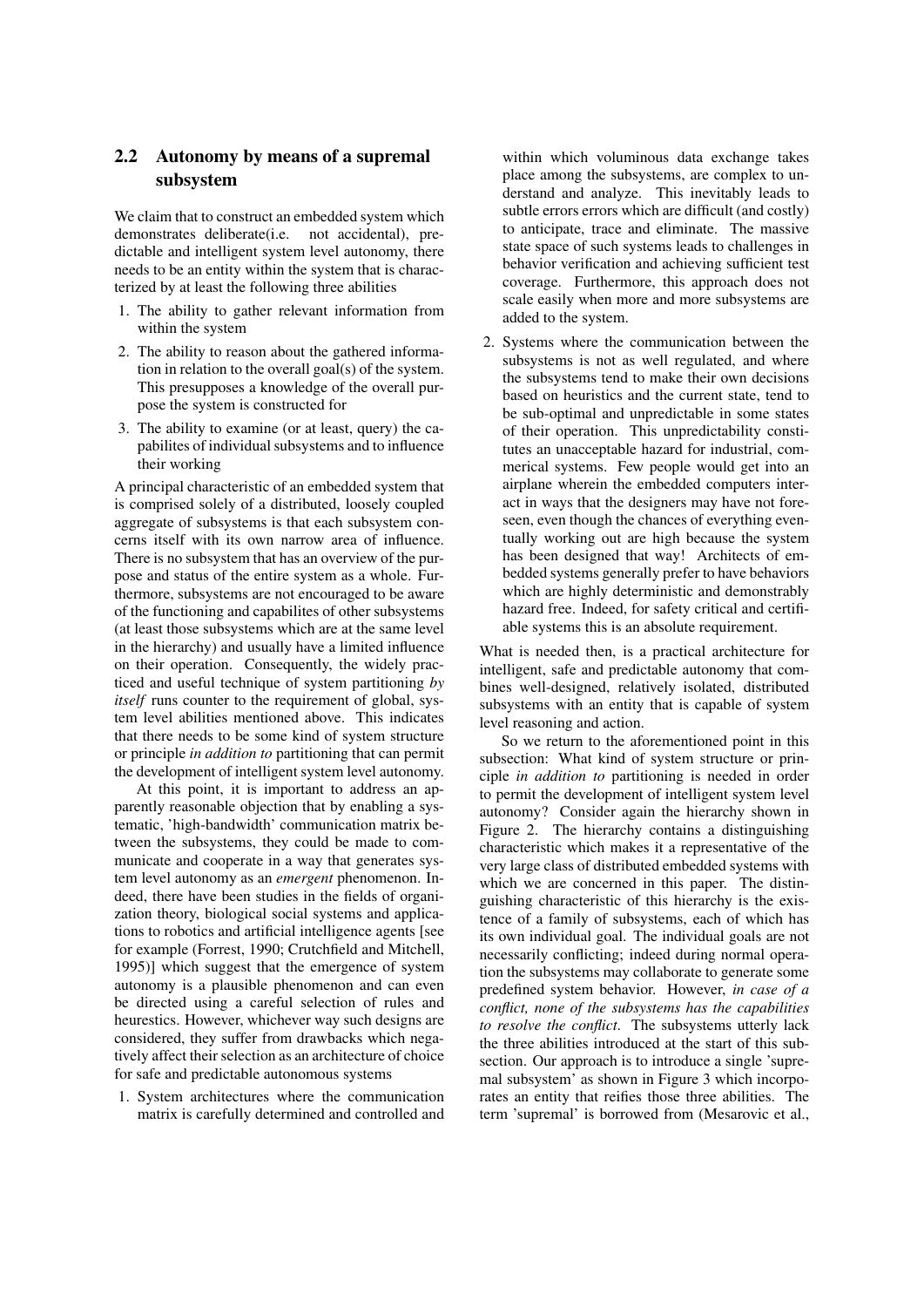1970), which refers to, *"..higher level subsystems as supremal units while the subsystems on the lower levels are termed infimal units."* The addition of a *single*<sup>1</sup> supremal unit as the apex of a hierarchy effectively makes the system into a "multi-echelon type system" as described by (Mesarovic et al., 1970), who argue that, *"The existence of a supremal unit is the principal charactersitic of multi-echelon systems."*. The formal, mathematical analysis of multi-echelon systems can then be applied to this architecture. In particular, we believe that the following three items are of interest to the architecture of autonomous systems

- 1. The assignment of tasks and roles to the various hierarchical levels and their individual subsystems.
- 2. The definition of interfaces within the hierarchy.
- 3. The rules according to which the supremal units can intervene and coordinate the functioning of the infimal units.



Figure 3: Adding a single supremal unit to the hierarchy

While specific answers to the above will always be application and implementation specific, we believe that it is possible to develop a generalized set of principles at a level of abstraction that can be applied to the creation of *reference architectures* for particular autonomous systems.

To recapitulate the ideas in this section

- Distributed embedded systems constructed on the prevalent principles of separation of concerns and system partitioning have insufficient structure to develop predictable and safe autonomy
- There needs to be a *single* entity within the system boundary which is capable of gathering, reasoning and acting on system level concerns.
- The approach of adding of a single supremal subsystem to top off an existing hierarchy retains the

advantages of an existing distributed architetcture while providing a formally tractable engineering solution to the problem of evolving that architcture towards autonomy.

However, merely stating, "Stick a subsystem on top" provides little value. In the next section, we provide some details regarding the minimum objectives of the supremal subsystem vis-à-vis the desire for system level autonomy.

# 3 MINIMUM OBJECTIVES OF THE SUPREMAL SUBSYSTEM

The motivation for inclusion of a supremal subsystem in the architecture includes the idea that the subsystem knows about the purpose of the system as a whole and the possible desires of the user with respect to the system's behavior. The subsystem would also be aware of the other subsystems present in the system, their roles and capabilities and it would have the knowledge to orchestrate the functioning of those subsystems with the ultimate intention of generating the desired system level behavior. With this in mind, we propose that the supremal subsystem must contain structures to satisfy at least the following objectives:

- Interaction with the user The user's commands need to be translated into system behavior. Most of the commands need to be filtered through the supremal subsystem, which can translate them into inputs suitable for infimal subsystems. In existing distributed systems, the user commands are often communicated directly to a specific subsystem, whereupon the subsystem may react without considering the state of other subsystems or how they might be affected (Consider a car: The user has pressed the accelerator pedal. The pedal position is mapped to fuel quantity injected into the engine. More the pedal is pressed, more the fuel sent to the engine. But what if the parking brake was on? Should the engine check on the brake? Let's say it does.. but what if the user is going uphill with a heavy load and has engaged the parking brake to prevent a backward slide while stopped?). In order to correctly interact with the user, the supremal subsystem needs a model of the user interactions and the semantics of possible inputs vis-a-vis system behavior. `
- Understanding subsystem capabilities The supremal subsystem must be able to query the infimal subsystems with an intent to understand their capabilities and the functionality with which they

<sup>&</sup>lt;sup>1</sup>If, instead of a single unit, there are multiple supremal units at the top of the hierarchy, the question of conflict resolution between them reappears and the entire argument is reduced once again to the old one.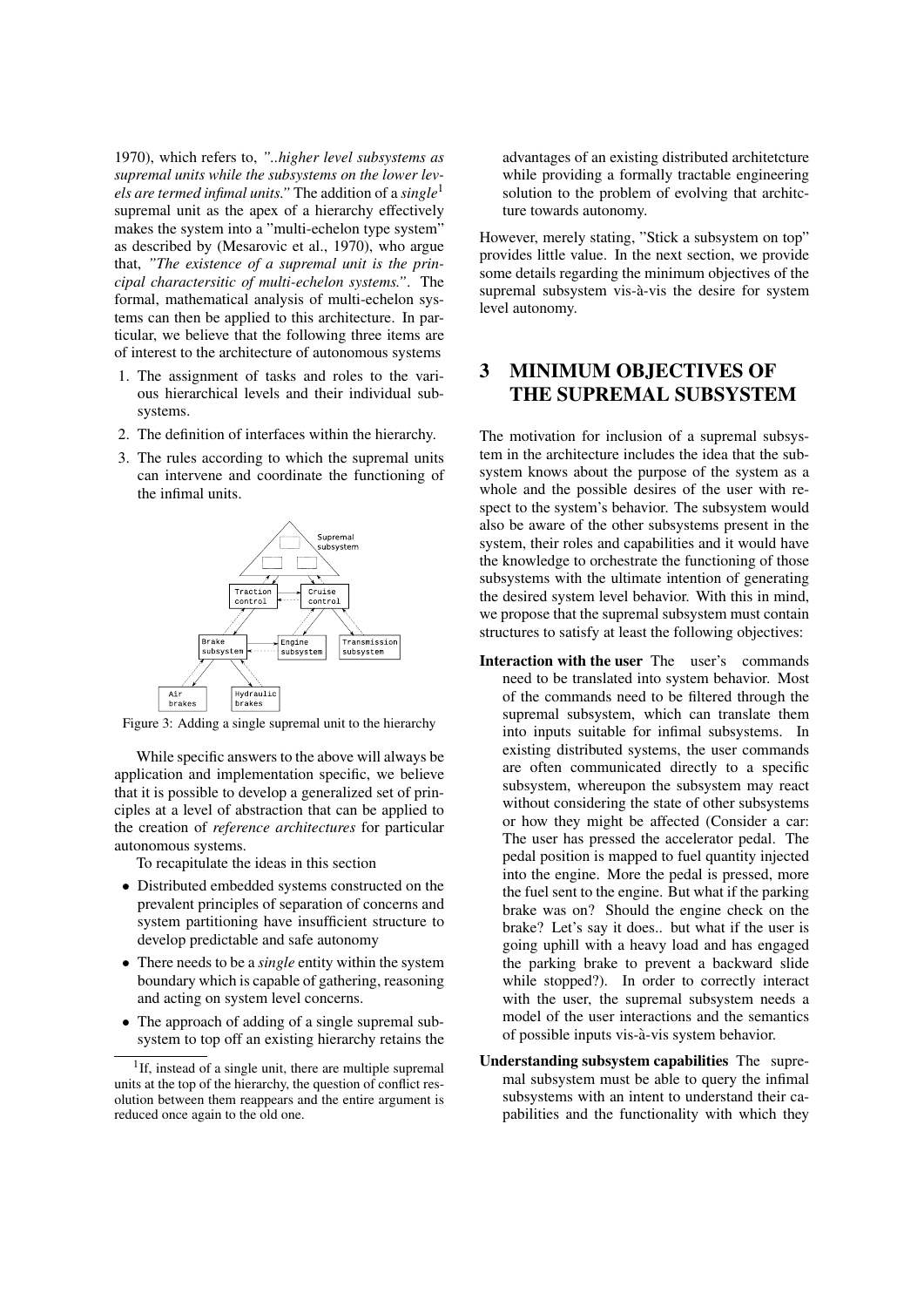contribute to the overall system behavior. Perhaps there are multiple subsystems with the same roles but which perform them with differing Quality of Service(QoS). Perhaps the functionality of multiple subsystems can be efficiently combined to yield a greater QoS. Such knowledge is required when orchestrating the infimal subsystems to achieve a user specified system behavior.

#### Translating user commands to subsystem inputs

Depending on the user interaction model, the user inputs may enter the system in a variety of forms. This could range from voice inputs and facial recognition techniques to the states of levers, pedals, buttons or switches being manipulated by the user. The supremal subsystem should have the capabilities of interpreting the various inputs with regard to the system behavior. For example, if the user presses on the accelerator pedal of the car, the supremal subsystem may interpret that input as the desire to increase the velocity of longitudinal motion. This interpretation is the basis of subsequent interventions and coordinations of the infimal subsystems, which may involve substantial and recurring planning and sequencing operations.

#### Active monitoring and control of infimal subsystems

This is related to regular operation of the system. It deals with the lifecycle management of the infimal subsystems, diagnosing error states and assessing their impact on system capabilities handling asynchronous requests from the infimal subsystems, generating short term goals for and coordinating the execution of infimal subsystems and resolving conflicts.

Minimize own workload Finally, one of the most important functions the supremal subsystem needs to perform is to minimize its own workload. Given the overriding influence the supremal subsystem has, it is tempting and easy to push all sorts of functionality into it. However, the goal is to design the architecture such that the infimal subsystems actually perform most of the work with as less interference from the supremal subsystem as possible. Therefore, the supremal subsystem should be able to set goals and then hand off the execution of those goals, reserving intervention to exceptional circumstances. This requires, among other things, well-defined system initialization, hand over procedures and trading of responsibilities between the supremal and infimal subsystems.

# 4 DISCUSSION AND PRELIMINARY EVIDENCE

The approach of introducing a single supremal subsystem in order to facilitate autonomy can be applied not just to the system level, but also to the individual subsystems, where each subsystem is considered as a system in itself. Thus, an autonomous system may be composed out of multiple autonomous and non-autonomous subsystems. Equally likely is the scenario that a non-autonomous system includes (partially) autonomous subsystems. This is the case in a modern car, for example, where subsystems like Active Safety are architected as a hierarchy with a single 'Active Safety Coordinator' function at the top.

The intervention and coordination influence of the supremal subsystem is not restricted to the infimal subsystems in the hierarchical layer immediately below it. Subsystems on any level may be able to traverse through the hierarchy either through the interim levels or by directly reaching out to the lower levels. This is true of all multi-level, hierarchical systems in general.

It must be emphasized that the introducion of the single supremal subsystem is not a sufficient condition to reach autonomy, even from an 'architecture only' perspective. Complex, safety critical industrial embedded systems are affected by an extremely wide range of concerns like scalabality, performance, development methodology, certification requirements, maintainability, robustness etc. The value of the single supremal subsystem lies in the fact that in its absence, it is difficult to reach autonomy at all in a distributed, well-partitioned embedded system. Thus, it should be seen as a first and necessary step towards the solution, rather than the solution in itself.

Our approach has some similarities and differences to the concept of 'centralized control' in the literature. Even though the single supremal subsystem is responsible for the overall system behavior, the subsystems that actually realize most of the system functionality are still distributed. In fact, the minimization of tasks which the supremal subsystem should perform is an important goal for the architect. As much functionality as possible should be pushed out to the infimal units.

Even in the area of decentralized autonomy of large systems, it has been argued (Kopetz, 2003) that the constituent units of abstraction need to be autonomous in and by themselves. Thus, our suggested approach does not run counter to decentralization, but can be applied to the design of autonomous systems that collectively make up the decentralized systems.

A significant prior work conducted by the authors